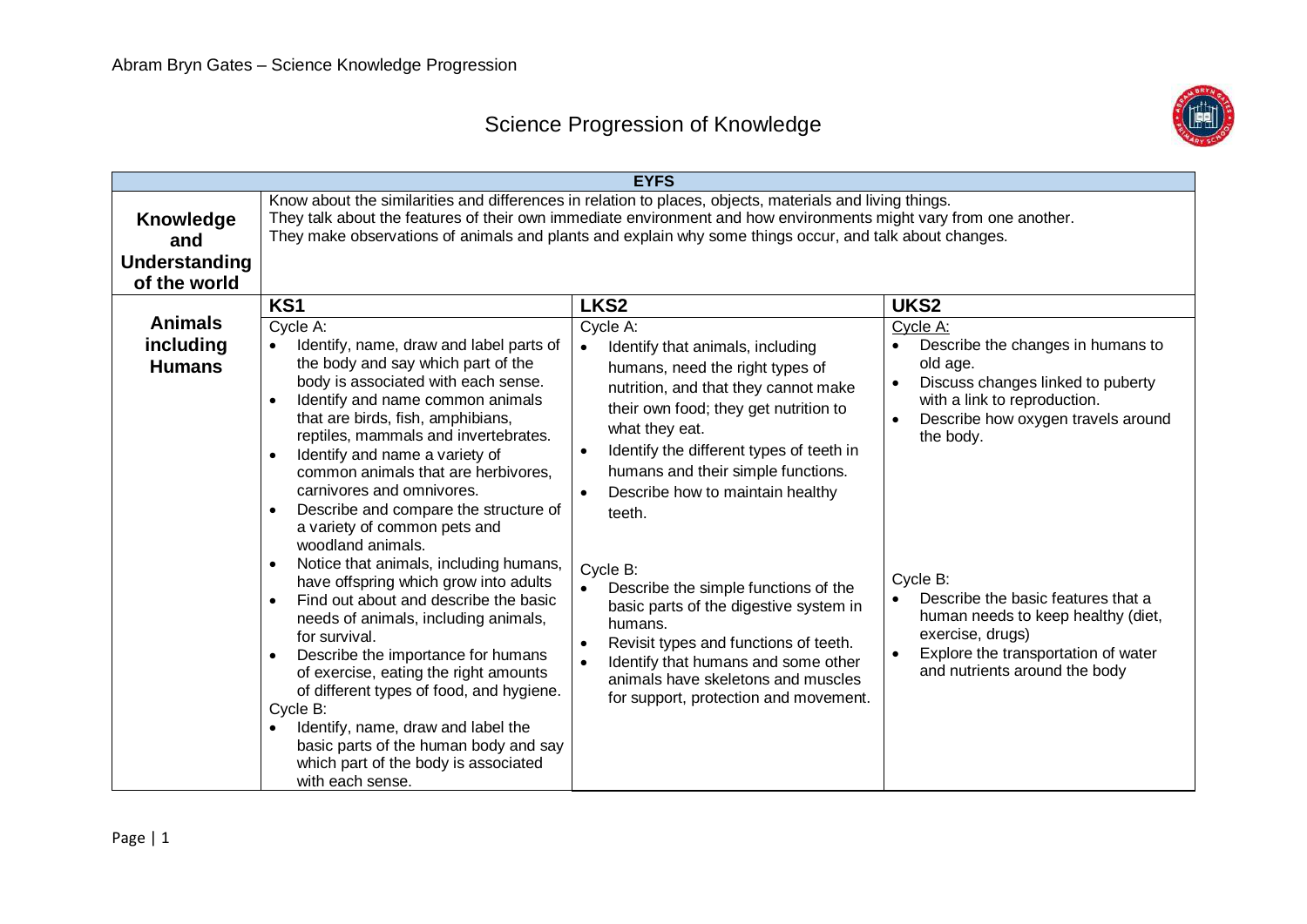|                                               | Notice that humans and pets have<br>offspring, which grow into adults.<br>Find out about the basic needs of pets<br>$\bullet$<br>and humans for survival.<br>Describe the importance for humans<br>$\bullet$<br>of exercise, eating the right amounts<br>of different types of food, and hygiene.                                                                                                                                                                                                                                                                                                                                                                                                                                                                                                                     |                                                                                                                                                                                                                                                                                                                                                                                                                                            |                                                                                                                                                                                                                                                                                                                                                                                                                                                                                                                                                                                                                                                                                                                                                                                                                                                              |
|-----------------------------------------------|-----------------------------------------------------------------------------------------------------------------------------------------------------------------------------------------------------------------------------------------------------------------------------------------------------------------------------------------------------------------------------------------------------------------------------------------------------------------------------------------------------------------------------------------------------------------------------------------------------------------------------------------------------------------------------------------------------------------------------------------------------------------------------------------------------------------------|--------------------------------------------------------------------------------------------------------------------------------------------------------------------------------------------------------------------------------------------------------------------------------------------------------------------------------------------------------------------------------------------------------------------------------------------|--------------------------------------------------------------------------------------------------------------------------------------------------------------------------------------------------------------------------------------------------------------------------------------------------------------------------------------------------------------------------------------------------------------------------------------------------------------------------------------------------------------------------------------------------------------------------------------------------------------------------------------------------------------------------------------------------------------------------------------------------------------------------------------------------------------------------------------------------------------|
| <b>Living things</b><br>and their<br>habitats | Cycle A:<br>Explore and compare the differences<br>between things that are living, dead, and<br>things that have never been alive.<br>Identify that animals live in a habitat to<br>$\bullet$<br>which they are suited and describe<br>how the plants and animals depend on<br>each other.<br>Identify and name a variety of plants<br>$\bullet$<br>and animals within a woodland habitat,<br>including micro-habitat.<br>Describe how animals obtain their<br>$\bullet$<br>food from plants and other animals,<br>using the idea of a simple food chain,<br>and identify and name the different<br>sources of food.<br>Cycle B:<br>$\bullet$<br>Identify that living things live in<br>habitats to which they are suited and<br>describe how different habitats provide<br>for the basic needs of different kinds of | Cycle A:<br>Recognise that living things can be<br>grouped in a variety of ways.<br>Explore and use classification keys to<br>$\bullet$<br>help group, identify and name a<br>variety of living things in their local and<br>wider environment.<br>Revisit nutrition, teeth and features on<br>classification keys.<br>Cycle B:<br>Recognise that environments can<br>change and that this can sometimes<br>pose dangers to living things. | Cycle A:<br>Pupils group animals into common<br>groups based on characteristics,<br>similarities and differences. Can<br>explain how they have used<br>observable characteristics to group<br>animals.<br>The life cycle and reproduction in<br>plants compare back to the<br>reproductive cycle of humans.<br>Explore differences in lifecycles of<br>$\bullet$<br>humans and warm-blooded animals<br>Cycle B:<br>Explore differences in lifecycles of<br>$\bullet$<br>humans and cold-blooded animals.<br>Pupils group plants into common<br>$\bullet$<br>groups based on characteristics,<br>similarities and differences. Can<br>explain how they have used<br>observable characteristics to group<br>animals.<br>Explore the features and<br>characteristics of microorganism<br>Children use characteristics,<br>similarities and differences to sort, |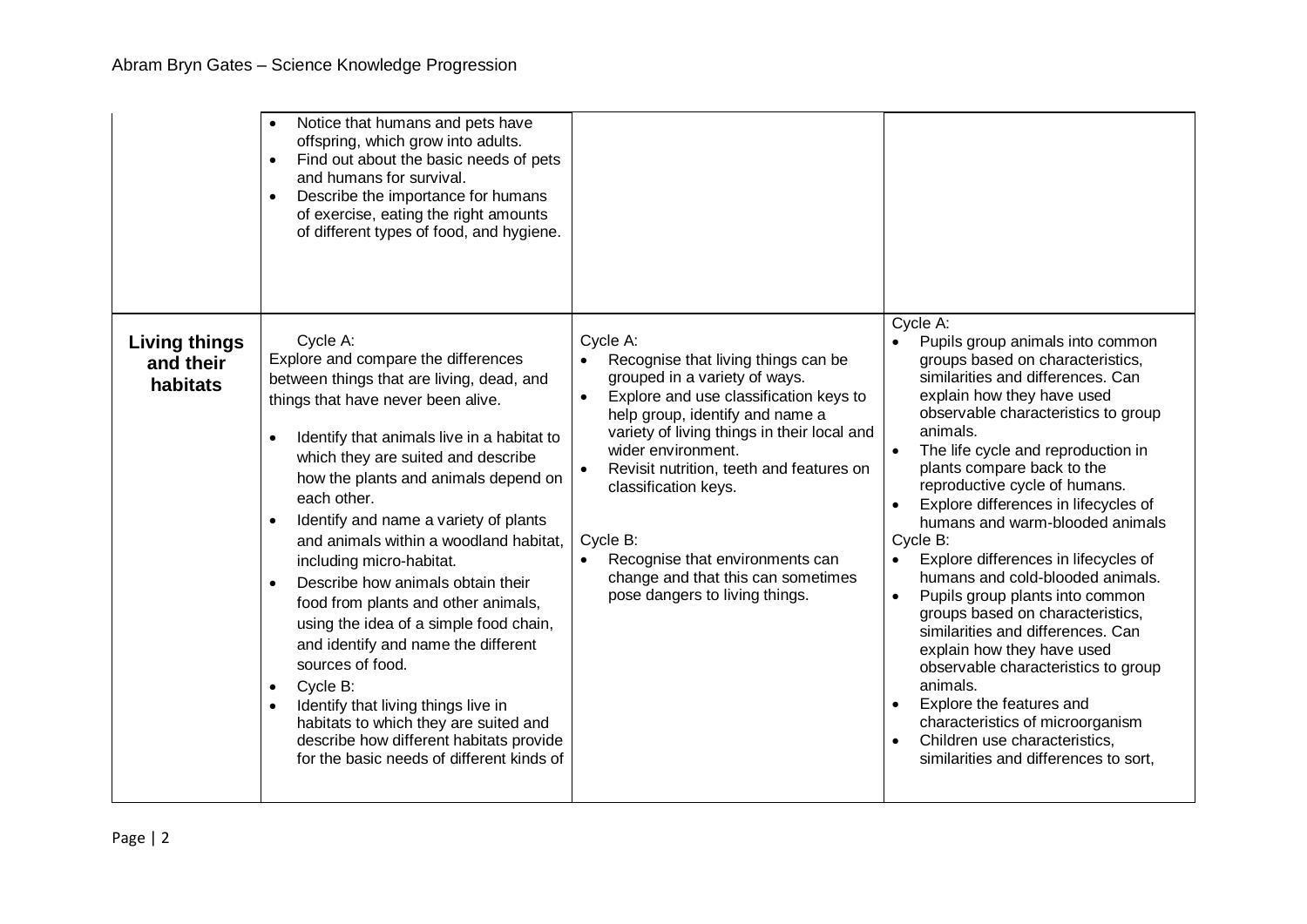|               | animals and plants and how they<br>depend on each other.<br>Identify and name a variety of plants<br>$\bullet$<br>and animals in their habitats, including<br>microhabitats.<br>Describe how animals obtain their<br>$\bullet$<br>food from plants and other animals,<br>using the idea of a simple food chain<br>Explore and compare the differences<br>$\bullet$<br>between things that are living, dead<br>and things that have never been alive.                                                                                                                                                                                                                                                                                                         |                                                                                                                                                                                                                                                                                                                                                                                                                                                                                                                                                                                                                         | classify and order animals, plants and<br>microorganism into broad groups. |
|---------------|--------------------------------------------------------------------------------------------------------------------------------------------------------------------------------------------------------------------------------------------------------------------------------------------------------------------------------------------------------------------------------------------------------------------------------------------------------------------------------------------------------------------------------------------------------------------------------------------------------------------------------------------------------------------------------------------------------------------------------------------------------------|-------------------------------------------------------------------------------------------------------------------------------------------------------------------------------------------------------------------------------------------------------------------------------------------------------------------------------------------------------------------------------------------------------------------------------------------------------------------------------------------------------------------------------------------------------------------------------------------------------------------------|----------------------------------------------------------------------------|
| <b>Plants</b> | Cycle A:<br>Identify and name a variety of<br>$\bullet$<br>common wild and garden plants.<br>Identify and describe the basic<br>$\bullet$<br>structure of a variety of common<br>flowering plants, including deciduous<br>and evergreen trees.<br>Observe and describe how seeds and<br>$\bullet$<br>bulbs grow into mature plants.<br>Find out and describe how plants<br>$\bullet$<br>need water, light and suitable<br>temperature to grow and to stay<br>healthy.<br>Cycle B:<br>Identify and name a variety of<br>common wild and garden plants,<br>focusing on seasonal plants.<br>Revisit deciduous and evergreen<br>$\bullet$<br>trees.<br>Identify and describe the basic<br>structure of a variety of common<br>flowering plants, including trees. | Cycle A:<br>Explore the part that flowers play in<br>the life cycle of flowering plants.<br>Compare the effect of natural, artificial<br>and no light on flowering plants.<br>Identify the dangers to plants in the<br>environment.<br>Cycle B:<br>Identify and describe the functions of<br>different parts of flowering plants:<br>roots, stem, trunk, leaves and flowers.<br>Explore the requirements of plants for<br>life and growth (air, light, water,<br>nutrients from soil and room to grow)<br>and how they vary from plant to plant.<br>Investigate the way in which water is<br>transported within plants. | Cycle A:<br>The life cycle and reproduction in<br>plants                   |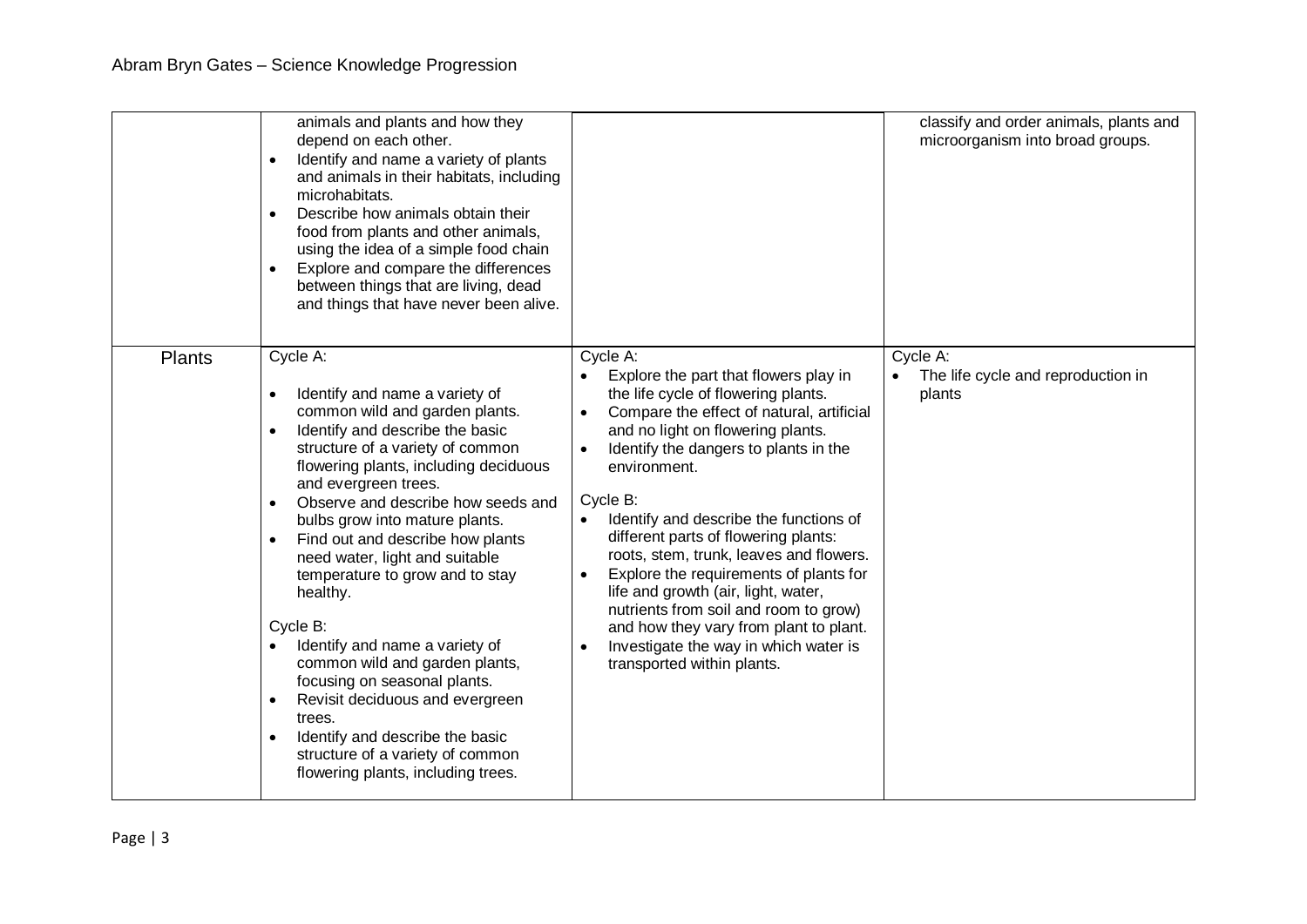| <b>Seasonal</b><br><b>Changes</b>                                                                                                                                  | Cycle A:<br>Observe changes across all seasons.<br>$\bullet$<br>Observe and describe the weather<br>associated with each season and how<br>day length varies.<br>Cycle B:<br>Observe changes from autumn to<br>winter.<br>Observe and describe weather<br>associated with the seasons and how<br>day length varies.                                                                                                                                                                                                                                                                                                                                                                                                                                                                                                                                                                             |                                                                                                                                                                                                                                                                                                                                                                                                                                                                                   |                                                                                                                                                                                               |
|--------------------------------------------------------------------------------------------------------------------------------------------------------------------|-------------------------------------------------------------------------------------------------------------------------------------------------------------------------------------------------------------------------------------------------------------------------------------------------------------------------------------------------------------------------------------------------------------------------------------------------------------------------------------------------------------------------------------------------------------------------------------------------------------------------------------------------------------------------------------------------------------------------------------------------------------------------------------------------------------------------------------------------------------------------------------------------|-----------------------------------------------------------------------------------------------------------------------------------------------------------------------------------------------------------------------------------------------------------------------------------------------------------------------------------------------------------------------------------------------------------------------------------------------------------------------------------|-----------------------------------------------------------------------------------------------------------------------------------------------------------------------------------------------|
| Everyday<br>materials (Y1)<br>Uses of<br>everyday<br>materials (Y2)<br><b>States of</b><br>matter (Y4)<br><b>Properties and</b><br>changes<br>of materials<br>(Y5) | Cycle A:<br>$\bullet$<br>Distinguish between an object and the<br>material from which it is made.<br>Identify and name a variety of<br>$\bullet$<br>everyday materials.<br>Describe the simple physical<br>properties of a variety of everyday<br>materials.<br>Compare and group together a variety<br>$\bullet$<br>of everyday materials on the basis of<br>their simple physical properties.<br>Identify and compare the suitability of<br>$\bullet$<br>a variety of everyday materials for<br>particular uses. (Link to English units)<br>Find out how the shapes of solid<br>objects can be changed by squashing,<br>twisting, bending and stretching.<br>Cycle B:<br>$\bullet$<br>Distinguish between an object and the<br>$\bullet$<br>material from which it is made.<br>Identify and name a variety of<br>everyday materials including wood,<br>plastic, glass, metal, water and rock. | Cycle A:<br>Compare and group materials<br>$\bullet$<br>together, according to whether they<br>are solids, liquids or gases.<br>Observe that some materials change<br>$\bullet$<br>state when they are heated and<br>cooled, and measure or research the<br>temperature at which this happens in<br>degrees Celsius.<br>Identify the part played by evaporation<br>$\bullet$<br>and condensation in the water cycle<br>and associate the rate of evaporation<br>with temperature. | Cycle B<br>Compare and group everyday<br>$\bullet$<br>materials on the basis of their<br>properties<br>Particular focus on transparency to<br>$\bullet$<br>link back to light and reflection. |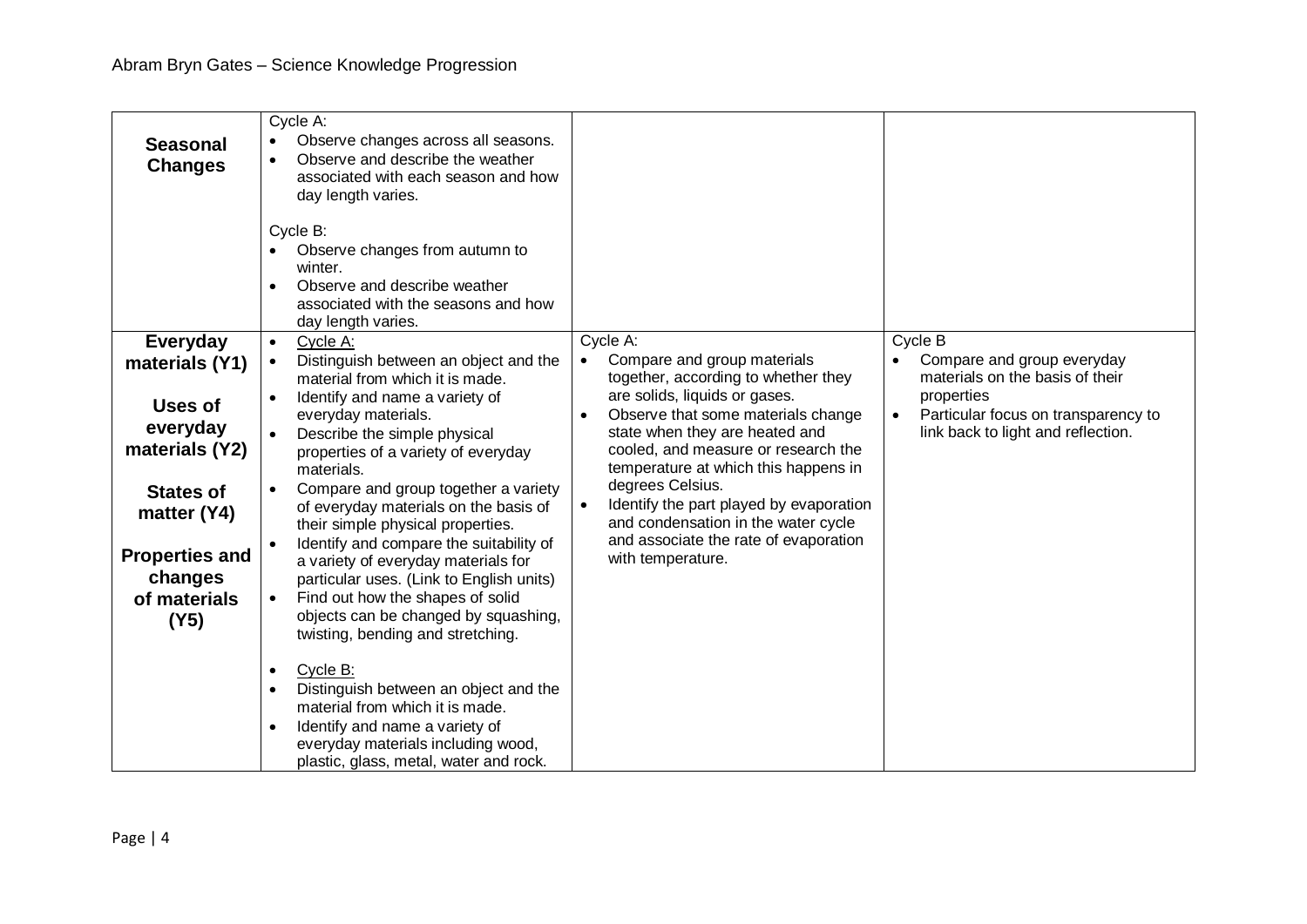|                         | Describe the simple physical<br>properties of a variety of everyday<br>materials.<br>Compare and group together a variety<br>$\bullet$<br>of everyday materials on the basis of<br>their simple physical properties.<br>Identify and compare the suitability of<br>$\bullet$<br>a variety of everyday materials for<br>particular uses<br>Find out how the shapes of solid<br>objects made from some materials can<br>be changed by squashing, bending,<br>twisting and stretching. |                                                                                                                                                                                                                                                                                                                                                                                                                                                                   |                                                                                                                                                                                                                                                                         |
|-------------------------|-------------------------------------------------------------------------------------------------------------------------------------------------------------------------------------------------------------------------------------------------------------------------------------------------------------------------------------------------------------------------------------------------------------------------------------------------------------------------------------|-------------------------------------------------------------------------------------------------------------------------------------------------------------------------------------------------------------------------------------------------------------------------------------------------------------------------------------------------------------------------------------------------------------------------------------------------------------------|-------------------------------------------------------------------------------------------------------------------------------------------------------------------------------------------------------------------------------------------------------------------------|
| <b>Rocks</b>            |                                                                                                                                                                                                                                                                                                                                                                                                                                                                                     | Cycle B:<br>Compare and group together different<br>kinds of rocks on the basis of their<br>appearance and simple physical<br>properties.<br>Describe in simple terms how fossils<br>are formed when things that have lived<br>are trapped within rock.<br>Recognise that soils are made from<br>$\bullet$<br>rocks and organic matter.                                                                                                                           |                                                                                                                                                                                                                                                                         |
| Light and<br>Sound (Y4) | Cycle B:<br>Observe and name a variety of<br>sources of light, including electric<br>lights (Christmas), flames and the<br>Sun.<br>Associate shadows with a light source<br>being blocked by something.                                                                                                                                                                                                                                                                             | Cycle A:<br><b>Sound</b><br>Identify how sounds are made,<br>$\bullet$<br>associating some of them with<br>something vibrating.<br>Recognise that vibrations from sounds<br>$\bullet$<br>travel through a medium to the ear.<br>Find patterns between the pitch of a<br>$\bullet$<br>sound and features of the object that<br>produced it.<br>Find patterns between the volume of a<br>$\bullet$<br>sound and the strength of the<br>vibrations that produced it. | Cycle A:<br>Explore sources of light including<br>earth, sun and moon (link with space<br>topic)<br>Explore how light travels in straight<br>lines<br>Explore why we see things - link to<br>$\bullet$<br>animals including humans and the<br>importance of the organs. |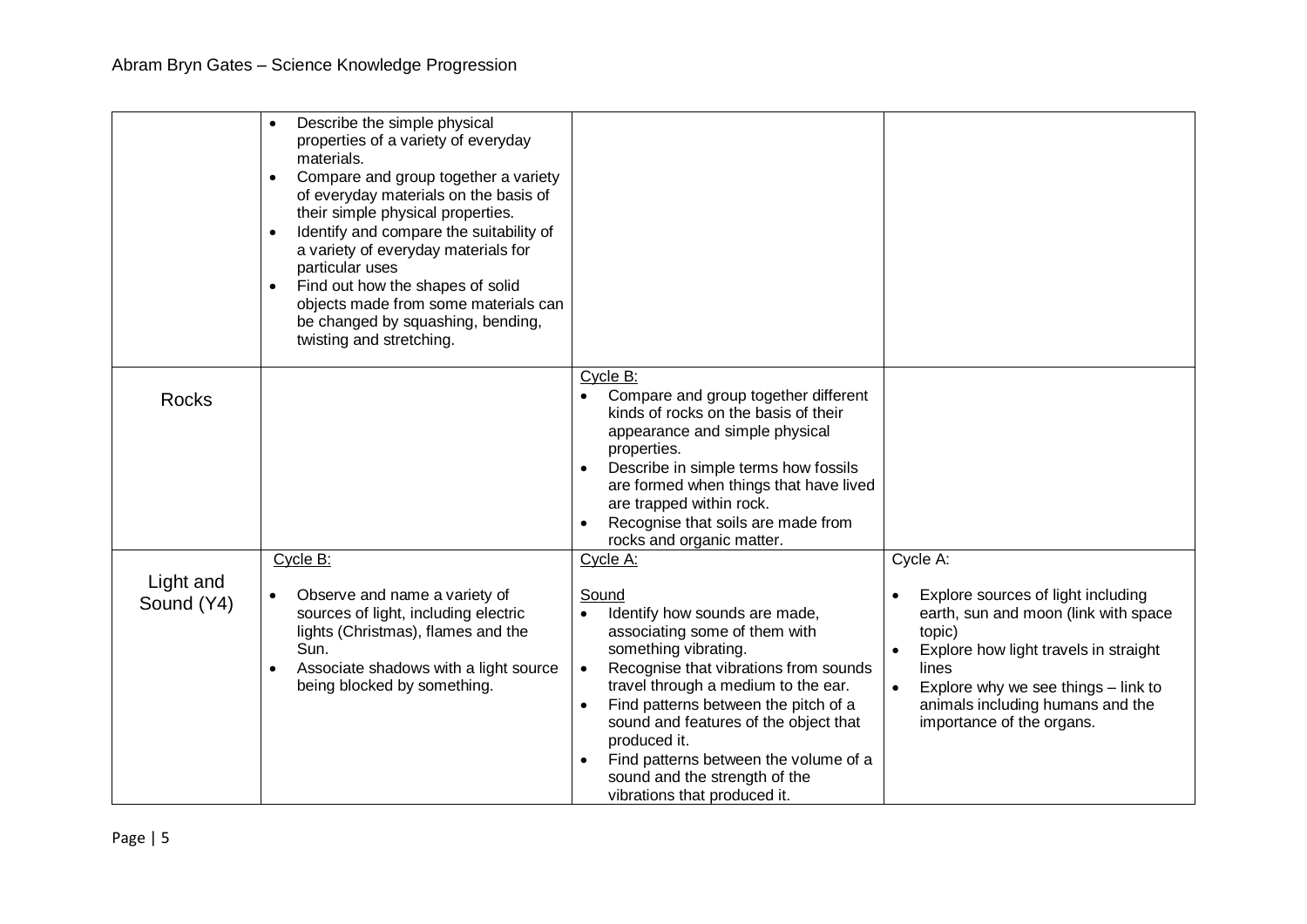|                                           | Recognise that sounds get fainter as<br>$\bullet$<br>the distance from the sound source<br>increases.<br>Link to electrical devices that create<br>$\bullet$<br>sounds.<br>Cycle B:<br>Light:<br>Recognise that they need light in order<br>$\bullet$<br>to see things and that dark is the<br>absence of light.<br>Notice that light is reflected from<br>$\bullet$<br>surfaces.<br>Recognise that light from the sun can<br>$\bullet$<br>be dangerous and that there are ways<br>to protect their eyes.<br>Recognise that shadows are formed<br>$\bullet$<br>when the light from a light source is<br>blocked by an opaque object.<br>Find patterns in the way that they size<br>$\bullet$<br>of shadows change.<br>Investigate how to make different light<br>$\bullet$<br>sources using simple circuits |                                                                                                                                                                                                                                      |
|-------------------------------------------|-------------------------------------------------------------------------------------------------------------------------------------------------------------------------------------------------------------------------------------------------------------------------------------------------------------------------------------------------------------------------------------------------------------------------------------------------------------------------------------------------------------------------------------------------------------------------------------------------------------------------------------------------------------------------------------------------------------------------------------------------------------------------------------------------------------|--------------------------------------------------------------------------------------------------------------------------------------------------------------------------------------------------------------------------------------|
| Forces and<br>magnets (Y3)<br>Forces (Y5) | Cycle A:<br>$\bullet$<br>Compare how things move on different<br>$\bullet$<br>surfaces<br>Notice that some forces need contact<br>$\bullet$<br>between two objects, but magnetic<br>forces can act at a distance.<br>Observe how magnets attract or repel<br>$\bullet$<br>each other and attract some materials<br>and not others.<br>Compare and group together a variety<br>$\bullet$<br>of everyday materials on the basis of<br>whether they are attracted to a                                                                                                                                                                                                                                                                                                                                         | Cycle A:<br>Explore the pulleys and levers and<br>$\bullet$<br>how they allow a smaller force to have<br>a greater effect<br>Introduce forces of gravity, friction of<br>$\bullet$<br>water and conduct investigations into<br>these |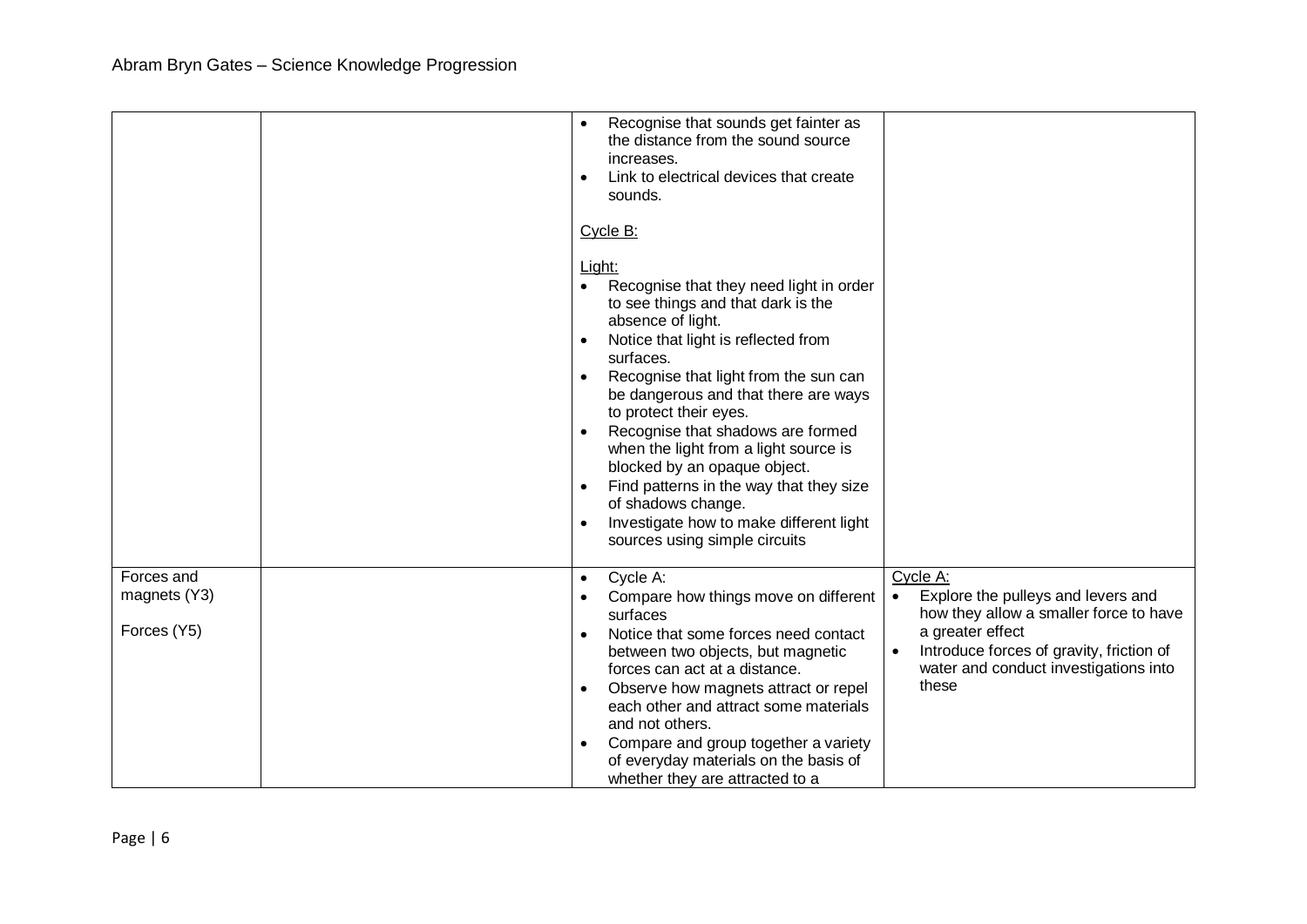|             | magnet, and identify some magnetic<br>materials.                    |                                                                                  |
|-------------|---------------------------------------------------------------------|----------------------------------------------------------------------------------|
|             | Describe magnets as having two<br>$\bullet$                         |                                                                                  |
|             | poles.<br>Predict whether two magnets will<br>$\bullet$             |                                                                                  |
|             | attract or repel each other, depending                              |                                                                                  |
|             | on which poles are facing                                           |                                                                                  |
| Electricity | Cycle B:<br>$\bullet$                                               | Cycle A:                                                                         |
|             | Identify common appliances that run<br>$\bullet$<br>on electricity. | Explore circuits – simple circuits and<br>explore the scientific symbols for the |
|             | Construct a simple series electrical<br>$\bullet$                   | key components                                                                   |
|             | circuit, identifying and naming its basic                           | Explore how changing key<br>$\bullet$                                            |
|             | parts including cells, wires, bulbs,<br>switches and buzzers.       | components can affect the brightness<br>of a bulb                                |
|             | Identify whether or not a lamp will light in a                      | Explore conductors and insulators with<br>$\bullet$                              |
|             | simple series circuit, based on whether or                          | a focus on sorting material to link and                                          |
|             | not the lamp is part of a complete loop                             | recap materials objectives                                                       |
|             | with battery.<br>Recognise that a switch opens and<br>$\bullet$     |                                                                                  |
|             | closes a circuit and associate this with                            |                                                                                  |
|             | whether or not a lamp lights in a                                   |                                                                                  |
|             | simple series circuit.                                              |                                                                                  |
|             | Recognise some common conductors<br>$\bullet$                       |                                                                                  |
|             | and insulators, and associate metals<br>with being good conductors. |                                                                                  |
|             |                                                                     | Cycle A:                                                                         |
|             |                                                                     | Explore sources of light including                                               |
| Earth and   |                                                                     | earth, sun and moon (link with space                                             |
| Space       |                                                                     | topic)                                                                           |
|             |                                                                     | Cycle B:                                                                         |
|             |                                                                     | Explore gravity and its impact on                                                |
|             |                                                                     | the earth's movement                                                             |
|             |                                                                     | Discuss the movement of the                                                      |
|             |                                                                     | earth relevant to the sun and                                                    |
|             |                                                                     | moon                                                                             |
|             |                                                                     |                                                                                  |
|             |                                                                     |                                                                                  |